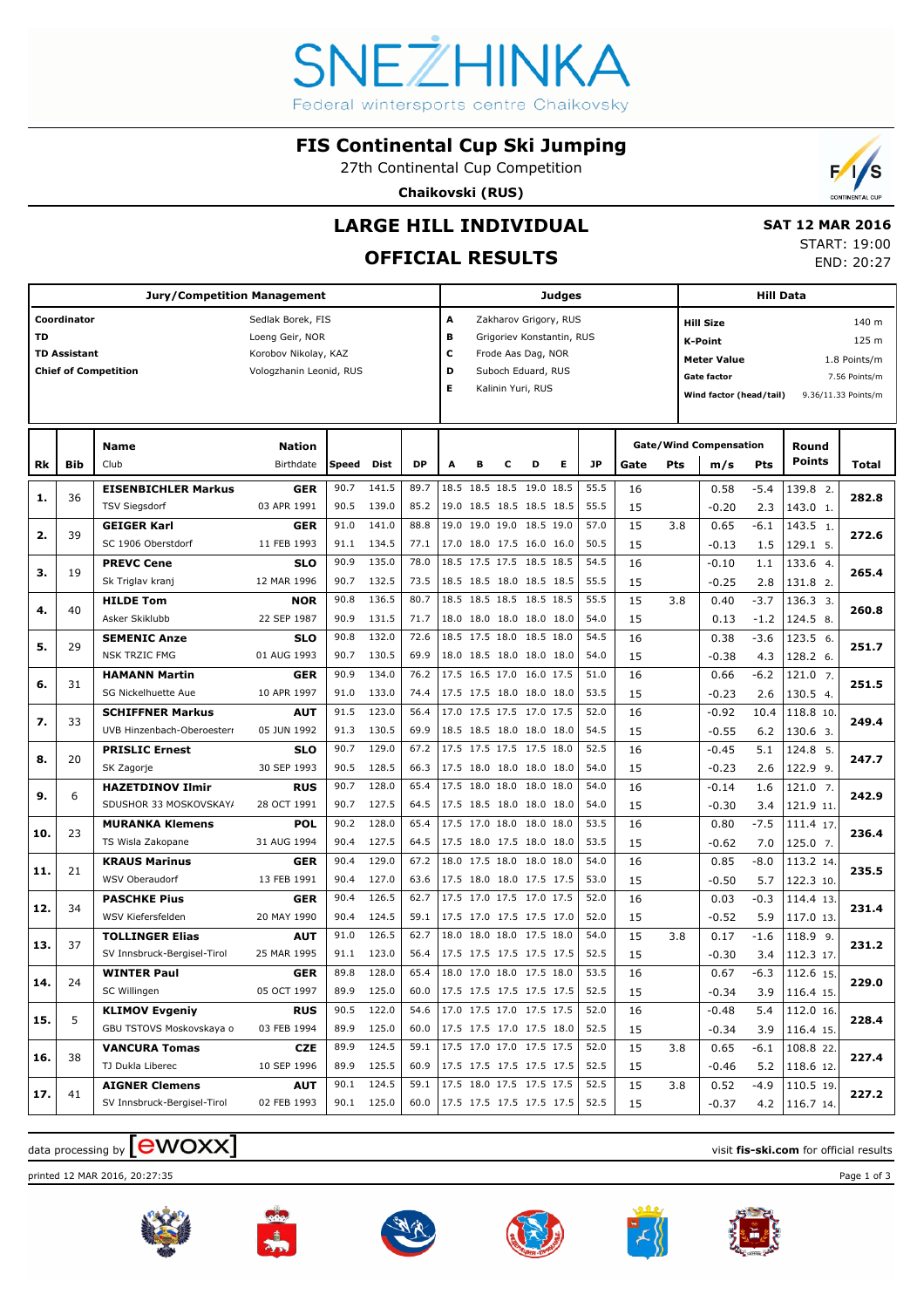# VEZHINKA Federal wintersports centre Chaikovsky

**FIS Continental Cup Ski Jumping**

27th Continental Cup Competition

**Chaikovski (RUS)**



#### **OFFICIAL RESULTS**

|                        | <b>CONTINENTAL CUP</b> |  |
|------------------------|------------------------|--|
| <b>SAT 12 MAR 2016</b> |                        |  |

 $F/s$ 

START: 19:00 END: 20:27

|     |              | <b>Name</b>                      | <b>Nation</b> |       |             |           |                          |   |   |                          |   |      |      |     | <b>Gate/Wind Compensation</b> |            | Round         |       |
|-----|--------------|----------------------------------|---------------|-------|-------------|-----------|--------------------------|---|---|--------------------------|---|------|------|-----|-------------------------------|------------|---------------|-------|
| Rk  | <b>Bib</b>   | Club                             | Birthdate     | Speed | <b>Dist</b> | <b>DP</b> | A                        | в | c | D                        | Е | JP   | Gate | Pts | m/s                           | <b>Pts</b> | <b>Points</b> | Total |
|     | 30           | <b>POGRAJC Andraz</b>            | <b>SLO</b>    | 90.7  | 128.0       | 65.4      |                          |   |   | 17.5 17.5 18.0 17.5 18.0 |   | 53.0 | 16   |     | 0.23                          | $-2.2$     | 116.2 11.     |       |
| 18. |              | SK Zagorje                       | 26 SEP 1991   | 90.3  | 120.5       | 51.9      | 17.5 17.0 17.0 17.0 17.0 |   |   |                          |   | 51.0 | 15   |     | $-0.21$                       | 2.4        | 105.3 21.     | 221.5 |
| 19. | 28           | <b>WOLNY Jakub</b>               | <b>POL</b>    | 90.7  | 123.0       | 56.4      |                          |   |   | 17.0 17.5 17.0 17.0 17.0 |   | 51.0 | 16   |     | 0.05                          | $-0.5$     | 106.9 23.     | 215.4 |
|     |              | Lks Klimczok bystra              | 15 MAY 1995   | 90.3  | 120.0       | 51.0      |                          |   |   | 17.0 17.5 17.0 17.5 17.0 |   | 51.5 | 15   |     | $-0.53$                       | 6.0        | 108.5 19.     |       |
| 20. | 16           | <b>TROFIMOV Roman Sergeevich</b> | <b>RUS</b>    | 90.8  | 121.0       | 52.8      |                          |   |   | 17.5 17.5 17.0 17.5 17.5 |   | 52.5 | 16   |     | $-0.08$                       | 0.9        | 106.2 24.     | 214.9 |
|     |              | Sdushor CSP N. Novgorod          | 19 NOV 1989   | 90.4  | 120.0       | 51.0      |                          |   |   | 17.5 17.5 17.5 17.5 17.5 |   | 52.5 | 15   |     | $-0.46$                       | 5.2        | 108.7 18.     |       |
| 21. | 25           | ZIOBRO Jan                       | <b>POL</b>    | 90.5  | 122.5       | 55.5      |                          |   |   | 17.0 16.5 17.0 16.5 17.0 |   | 50.5 | 16   |     | 0.20                          | $-1.9$     | 104.1 27.     | 210.2 |
|     |              | WKS Zakopane                     | 24 JUN 1991   | 89.9  | 121.5       | 53.7      |                          |   |   | 17.0 16.5 17.0 17.0 17.5 |   | 51.0 | 15   |     | $-0.12$                       | 1.4        | 106.1 20.     |       |
| 22. | 2            | <b>BAZHENOV Aleksandr</b>        | <b>RUS</b>    | 90.8  | 121.0       | 52.8      | 17.0 17.0 16.0 17.0 17.0 |   |   |                          |   | 51.0 | 16   |     | $-0.46$                       | 5.2        | 109.0 21.     | 202.8 |
|     |              | ZDUSHOR ZVS CSP                  | 13 JUL 1995   | 90.7  | 115.0       | 42.0      |                          |   |   | 16.5 16.5 15.5 17.0 17.0 |   | 50.0 | 15   |     | $-0.16$                       | 1.8        | 93.8 25.      |       |
| 23. | 15           | <b>LEITNER Clemens</b>           | <b>AUT</b>    | 91.2  | 118.0       | 47.4      |                          |   |   | 17.0 17.0 17.0 17.0 17.0 |   | 51.0 | 16   |     | $-0.43$                       | 4.9        | 103.3 28.     | 202.3 |
|     |              | Nordic Team Absam-Tirol          | 07 NOV 1998   | 90.9  | 117.5       | 46.5      |                          |   |   | 17.0 17.0 16.5 16.5 17.0 |   | 50.5 | 15   |     | $-0.18$                       | 2.0        | 99.0 22.      |       |
| 24. | 35           | <b>BARTOL Tilen</b>              | <b>SLO</b>    | 90.1  | 124.5       | 59.1      | 17.5 17.5 17.5 17.5 17.5 |   |   |                          |   | 52.5 | 16   |     | 0.65                          | $-6.1$     | 105.5 26.     | 202.0 |
|     |              | SSK Sam Ihan                     | 17 APR 1997   | 89.9  | 114.0       | 40.2      |                          |   |   | 16.0 16.5 16.0 16.0 16.5 |   | 48.5 | 15   |     | $-0.69$                       | 7.8        | 96.5 23.      |       |
| 25. | 12           | <b>VALTA Ossi-Pekka</b>          | <b>FIN</b>    | 91.3  | 124.0       | 58.2      | 17.5 17.0 17.5 17.0 17.5 |   |   |                          |   | 52.0 | 16   |     | $-0.05$                       | 0.6        | 110.8 18.     | 201.9 |
|     |              | Lahden Hiihtoseura               | 22 NOV 1991   | 90.9  | 115.0       | 42.0      |                          |   |   | 16.0 16.5 16.5 17.0 16.5 |   | 49.5 | 15   |     | 0.04                          | $-0.4$     | 91.1 29.      |       |
| 26. | 13           | <b>MUMINOV Sabirzhan</b>         | <b>KAZ</b>    | 90.9  | 123.0       | 56.4      |                          |   |   | 17.0 17.0 17.0 17.5 17.0 |   | 51.0 | 16   |     | 0.19                          | $-1.8$     | 105.6 25.     | 201.1 |
|     |              |                                  | 16 APR 1994   | 90.3  | 114.5       | 41.1      |                          |   |   | 16.5 16.5 16.5 17.0 17.0 |   | 50.0 | 15   |     | $-0.39$                       | 4.4        | 95.5 24.      |       |
| 27. | 4            | <b>KORNILOV Denis</b>            | <b>RUS</b>    | 90.2  | 120.5       | 51.9      |                          |   |   | 17.5 17.0 17.0 17.5 17.5 |   | 52.0 | 16   |     | $-0.50$                       | 5.7        | 109.6 20.     | 200.8 |
|     |              | Sdushor CSP N. Novgorod Di       | 17 AUG 1986   | 90.2  | 115.0       | 42.0      | 15.5 16.0 15.0 15.5 15.5 |   |   |                          |   | 46.5 | 15   |     | $-0.24$                       | 2.7        | 91.2 28.      |       |
| 28. | $\mathbf{Q}$ | <b>TAEHKAEVUORI Frans</b>        | <b>FIN</b>    | 90.7  | 122.0       | 54.6      | 16.5 16.5 16.0 16.5 17.0 |   |   |                          |   | 49.5 | 16   |     | 0.10                          | $-0.9$     | 103.2 29.     | 196.2 |
|     |              | Lahden Hiihtoseura               | 01 JAN 1992   | 90.4  | 116.0       | 43.8      |                          |   |   | 16.5 17.0 16.5 16.5 16.5 |   | 49.5 | 15   |     | 0.03                          | $-0.3$     | 93.0 27.      |       |
| 29. | 3            | <b>BOYARINTSEV Vladislav</b>     | <b>RUS</b>    | 90.6  | 118.5       | 48.3      |                          |   |   | 17.0 17.5 17.0 17.5 17.5 |   | 52.0 | 16   |     | $-0.21$                       | 2.4        | 102.7 30.     | 196.0 |
|     |              | Saint-Petersburg KOR1 Dina       | 31 OCT 1994   | 90.3  | 115.0       | 42.0      |                          |   |   | 17.0 17.0 16.5 17.0 17.0 |   | 51.0 | 15   |     | $-0.03$                       | 0.3        | 93.3 26.      |       |
| 30. | 32           | <b>JUSTIN Rok</b>                | <b>SLO</b>    | 90.9  | 126.5       | 62.7      |                          |   |   | 17.5 17.5 17.5 17.5 17.5 |   | 52.5 | 16   |     | $-0.03$                       | 0.3        | 115.5 12.     | 115.5 |
|     |              | SSD Stol Zirovnica               | 06 APR 1993   |       |             |           |                          |   |   |                          |   |      |      |     |                               |            |               |       |
|     |              |                                  |               |       |             |           |                          |   |   |                          |   |      |      |     |                               |            |               |       |

|     |    | Not qualified for final round                               |                           |      |       |      |                                      |  |      |    |         |         |       |
|-----|----|-------------------------------------------------------------|---------------------------|------|-------|------|--------------------------------------|--|------|----|---------|---------|-------|
| 31. | 11 | <b>VASSILIEV Dimitry</b><br>Ufa Dinamo                      | <b>RUS</b><br>26 DEC 1979 | 91.1 | 118.5 | 48.3 | $ 17.0 \t17.0 \t16.5 \t17.0 \t17.0 $ |  | 51.0 | 16 | $-0.24$ | 2.7     | 102.0 |
| 32. | 17 | <b>REISENAUER Janni</b><br>TSU St. Veit-Salzburg            | <b>AUT</b><br>07 NOV 1997 | 90.5 | 118.0 | 47.4 | $16.5$ 17.0 17.0 17.0 17.0           |  | 51.0 | 16 | $-0.29$ | 3.3     | 101.7 |
| 33. | 26 | <b>STURSA Vojtech</b><br>Dukla Liberec                      | <b>CZE</b><br>03 AUG 1995 | 90.6 | 117.0 |      | 45.6 17.0 16.5 17.0 17.0 17.0        |  | 51.0 | 16 | 0.10    | $-0.9$  | 95.7  |
| 34. | 22 | <b>BIEGUN Krzysztof</b><br>SS-R LZS Sokol Szczyrk           | <b>POL</b><br>21 MAY 1994 | 90.6 | 123.0 | 56.4 | $17.0$ 17.0 16.5 17.0 17.5           |  | 51.0 | 16 | 1.32    | $-12.4$ | 95.0  |
| 35. | 14 | <b>MAKSIMOCHKIN Mikhail</b><br>Sdushor CSP N. Novgorod Dina | <b>RUS</b><br>29 AUG 1993 | 90.5 | 117.0 | 45.6 | $ 17.0 \t17.5 \t17.0 \t17.0 \t17.0 $ |  | 51.0 | 16 | 0.29    | $-2.7$  | 93.9  |
| 36. | 1  | <b>USACHEV Egor</b><br>Perm, Center for Sports Trainic      | <b>RUS</b><br>07 AUG 1991 | 90.5 | 114.0 | 40.2 | $16.0$ 16.5 15.5 16.5 16.5           |  | 49.0 | 16 | $-0.39$ | 4.4     | 93.6  |
| 37. | 18 | <b>ZNISZCZOL Aleksander</b><br>WSS Wisla                    | <b>POL</b><br>08 MAR 1994 | 90.7 | 111.0 | 34.8 | $16.5$ 16.5 16.0 16.0 16.5           |  | 49.0 | 16 | $-0.16$ | 1.8     | 85.6  |

## $\frac{1}{2}$  data processing by  $\boxed{\text{ewOX}}$

printed 12 MAR 2016, 20:27:35 Page 2 of 3